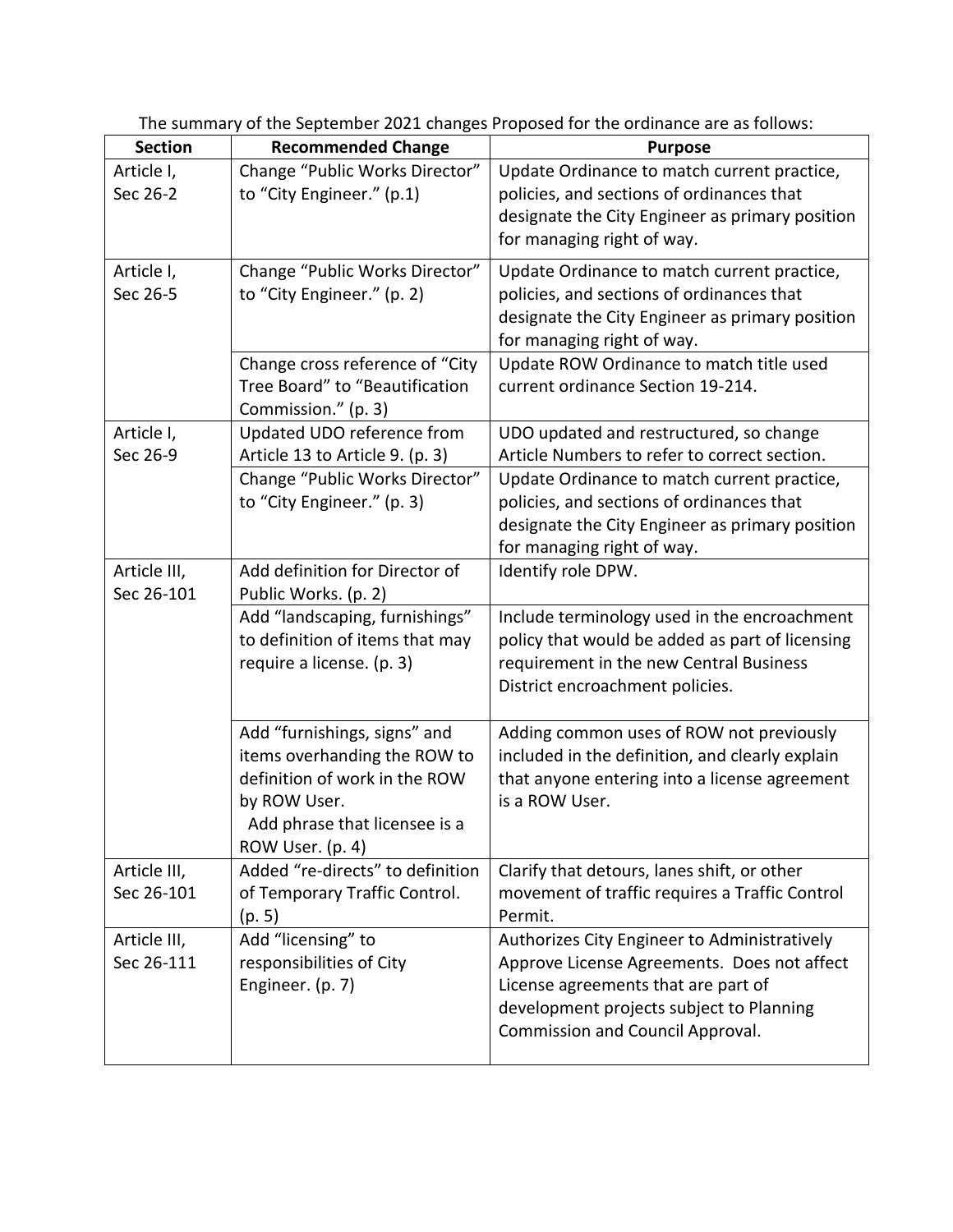| <b>Section</b>             | <b>Recommended Change</b>       | <b>Purpose</b>                                                                                 |
|----------------------------|---------------------------------|------------------------------------------------------------------------------------------------|
| Article III,               | Add "license" to applicable     | Codify requirement that ROW User may be                                                        |
| Sec 26-121                 | item that must be obtained by   | required to obtain a license agreement when                                                    |
|                            | ROW user. (p.8)                 | necessary (as required by Encroachment                                                         |
|                            |                                 | Policy).                                                                                       |
| Article III,               | Add "license," "Encroachment    | Codify requirement that license agreements                                                     |
| Sec 26-131                 | Policy, this Code, and all      | may be required to obtain a ROW permit;                                                        |
|                            | applicable laws and regulations | incorporate Encroachment Policy, UDO, laws                                                     |
|                            | "to items that must be          | and regulations, by reference, into items                                                      |
|                            | obtained to acquire a ROW       | required to receive and maintain a ROW                                                         |
|                            | permit, when applicable. (p.10) | permit.                                                                                        |
| Article III,               | Add Paragraph K. (p. 11)        | Codify requirement to obtain Conditional Use                                                   |
| Sec 26-131                 |                                 | Waiver and/or License Agreements in                                                            |
|                            |                                 | accordance with the Encroachment Policy.                                                       |
|                            |                                 | If work requires ROW permit, codifies                                                          |
|                            |                                 | requirement to obtain a waiver or license                                                      |
|                            |                                 | before permit can be issued.                                                                   |
|                            |                                 | Prescribes time limits for City Staff to review                                                |
|                            |                                 | and respond to applications to set customer                                                    |
|                            |                                 | service expectations consistent with Small                                                     |
|                            |                                 | Wireless Facilities applications from telecom                                                  |
|                            |                                 | companies.                                                                                     |
| Article III,<br>Sec 26-133 | Delete "with approval of the    | Authorize City Engineer to establish the                                                       |
|                            | City Council." (p. 13)          | systems for receiving payment from both<br>individuals and bulk ROW Users. Does not            |
|                            |                                 |                                                                                                |
|                            |                                 | authorize City Engineer to set rates and fees.                                                 |
|                            |                                 | Those are still subject to Council approval<br>through the annual revisions to the Schedule of |
|                            |                                 | Fees.                                                                                          |
| Article III,               | Add Encroachment Policy,        | Codify the requirement for ROW Users to                                                        |
| Sec 26-134                 | UDO, and applicable laws        | comply with the Encroachment Policy, UDO,                                                      |
|                            | and/or regulations to permit    | and other applicable laws upon issuance of a                                                   |
|                            | conditions. (p. 13)             | <b>ROW Permit.</b>                                                                             |
|                            | Change "Director of Public      | Authorizes City Engineer to designate alternate                                                |
|                            | Works" to "City Engineer." (p.  | locations for poles, facilities or supporting                                                  |
|                            | 15)                             | equipment.                                                                                     |
|                            | Add compatible with roadside    | Codify requirement for placement of poles,                                                     |
|                            | design guidance. (p. 15)        | facilities and supporting equipment to roadside                                                |
|                            |                                 | safety requirement, generally in accordance                                                    |
|                            |                                 | with the AASHTO Roadside Design Guide, the                                                     |
|                            |                                 | MUTCD, or other applicable design criteria.                                                    |
|                            |                                 |                                                                                                |